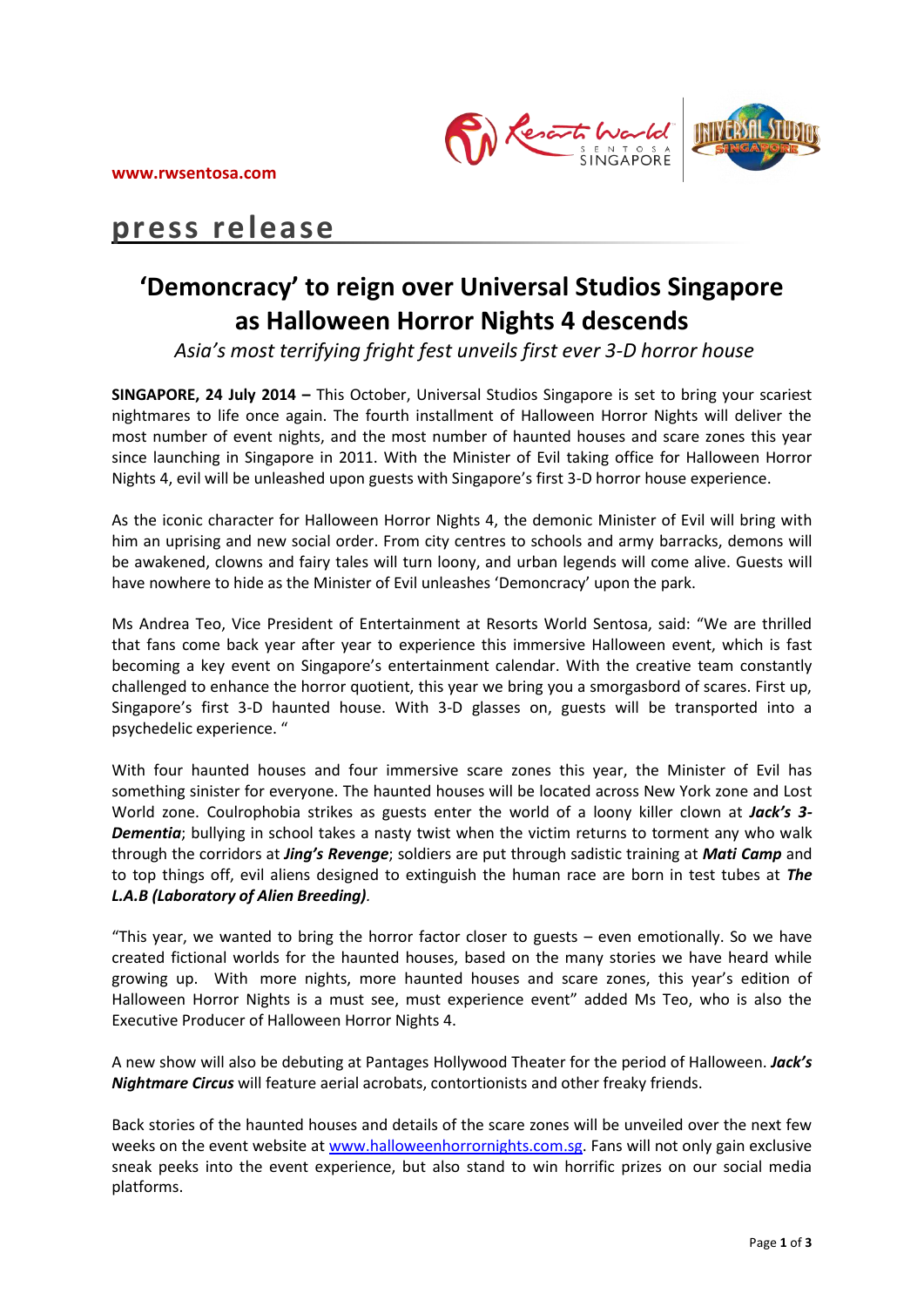Halloween Horror Nights 4 runs for 13 nights over five weekends, from  $3 - 5$  October,  $10 - 11$ October, 17 – 18 October, 22 – 25 October, 31 October and 1 November 2014, from 7.30pm to 1.30am each evening. The theme park will close earlier at 6.00pm on event nights.

Selected rides and attractions will be open during the event, including TRANSFORMERS The Ride: The Ultimate 3D Battle and Shrek 4-D Adventure for guests looking to extend their day experience.

*Early-bird special tickets*, priced at S\$60 (usual price S\$68), will be available from 25 July onwards. To enhance the experience of the event, guests can choose to skip the queues with the premiere R.I.P Tour, escorted by a personal guide. Limited *Early-bird R.I.P Tour* packages are available at S\$158 (usual price S\$198), as well. The *Frequent Fear Pass* will also be making a comeback this year. Frequent Fear Passholders can revisit the event as many times as they like, on 7 of the 13 event nights (3 – 5, 10, 17, 22, 23 October) at a price of S\$118.

Special pricing is also available for Resorts World Sentosa hotel guests, corporate and bulk purchases, Universal Studios Singapore Annual Passholders and daytime theme park guests. RWS INVITES members enjoy an exclusive ticket price of S\$50, as well as a priority admission into the park.

Halloween Horror Nights is a separately ticketed event and is not included with regular day admission to the theme park. Daytime guests who desire to "Stay & Scream" at Halloween Horror Nights 4 on the same evening may choose to upgrade their admission tickets at an additional S\$50.

For the convenience of outbound guests, RWS 8 shuttle bus services will be extended to 3.30am on event nights. Night Rider services continue to operate during weekends.

Advance purchase is strongly recommended and tickets are available from 25 July at [www.halloweenhorrornights.com.sg,](http://www.halloweenhorrornights.com.sg/) [www.rwsentosa.com,](http://www.rwsentosa.com/) or call +65 6577 8899.

Halloween Horror Nights may be too intense for young children and is not recommended for children below the age of 13. No costumes, masks or face painting are allowed.

 $-$  End  $-$